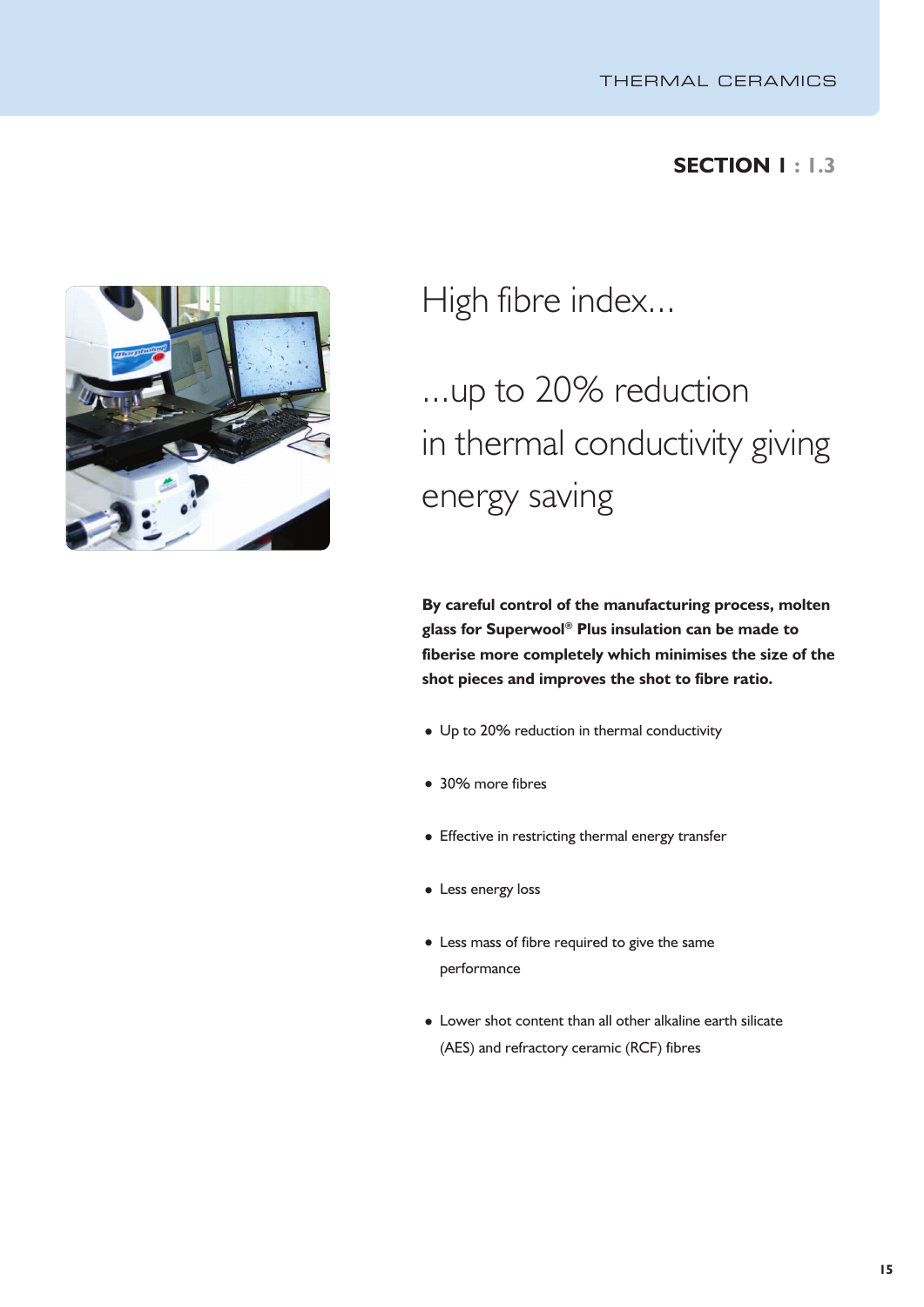

## **What is shot and why is it important?**

Shot consists of globular grains of glass that were not turned into fibre during the manufacturing process. Fibre production through a melt process is inevitably accompanied by shot. This is because the fibre starts as a ball of molten glass, which is drawn out into a long strand by the highly energetic spinning process. This globule will normally freeze before it has been completely drained into a fibre.

Shot therefore represents a lot of material which is not fibre and thus provides a short cut for thermal conduction. It has low specific surface area and as such, it is not an efficient blocker of thermal radiation.

#### **Effect of shot on insulation**

A 250 $\mu$ m shot particle can make 1 500 000 $\mu$ m (1.5 meters) of 3 $\mu$ m diameter fibre. A 250µm diameter particle has a specific surface area of 0.01m $^{2}/$ g, whereas 3 $\mu$ m diameter fibre has a specific surface area of  $0.5\mathrm{m}^2/\mathrm{g}$  the low specific surface area of shot makes it an inefficient blocker of thermal radiation.







*Low energy flow through fibre matrix due to high surface area and long conduction path*



Below is a comparison of two 1m2 blanket samples each 25mm thick with a density of  $128$ kg/m<sup>3</sup> and weighing 3.2kg.

|                               |                | Superwool <sup>®</sup> 607 <sup>®</sup><br><b>Blanket</b> | <b>Superwool® Plus</b><br><b>Blanket</b> |
|-------------------------------|----------------|-----------------------------------------------------------|------------------------------------------|
| Percentage shot over 45µm %   | 50             | 35                                                        |                                          |
| Average fibre diameter        | $\mu$ m        | 3.6                                                       | 2.6                                      |
| Specific surface area         | $m^2/g$        | 0.21                                                      | 0.39                                     |
| <b>Length of fibres</b>       | km             | 60 000                                                    | 150 000                                  |
| <b>Surface area of fibres</b> | m <sup>2</sup> | 680                                                       | 1240                                     |

**Footnote:**  $\mu$ m = micron

The new Superwool ® **Plus** fibre yields a 20% improvement in conductivity at 1000°C (1832°F).

This translates to cooler cold surfaces, less energy loss or less mass of fibre required to give the same performance. The advanced control of the manufacturing process used in **Superwool** ® **Plus fibre also allows the fibre diameter to be kept predominantly in the optimal 1 to 6µm range**. This maximises the amount of surface area available for interacting with thermal radiation.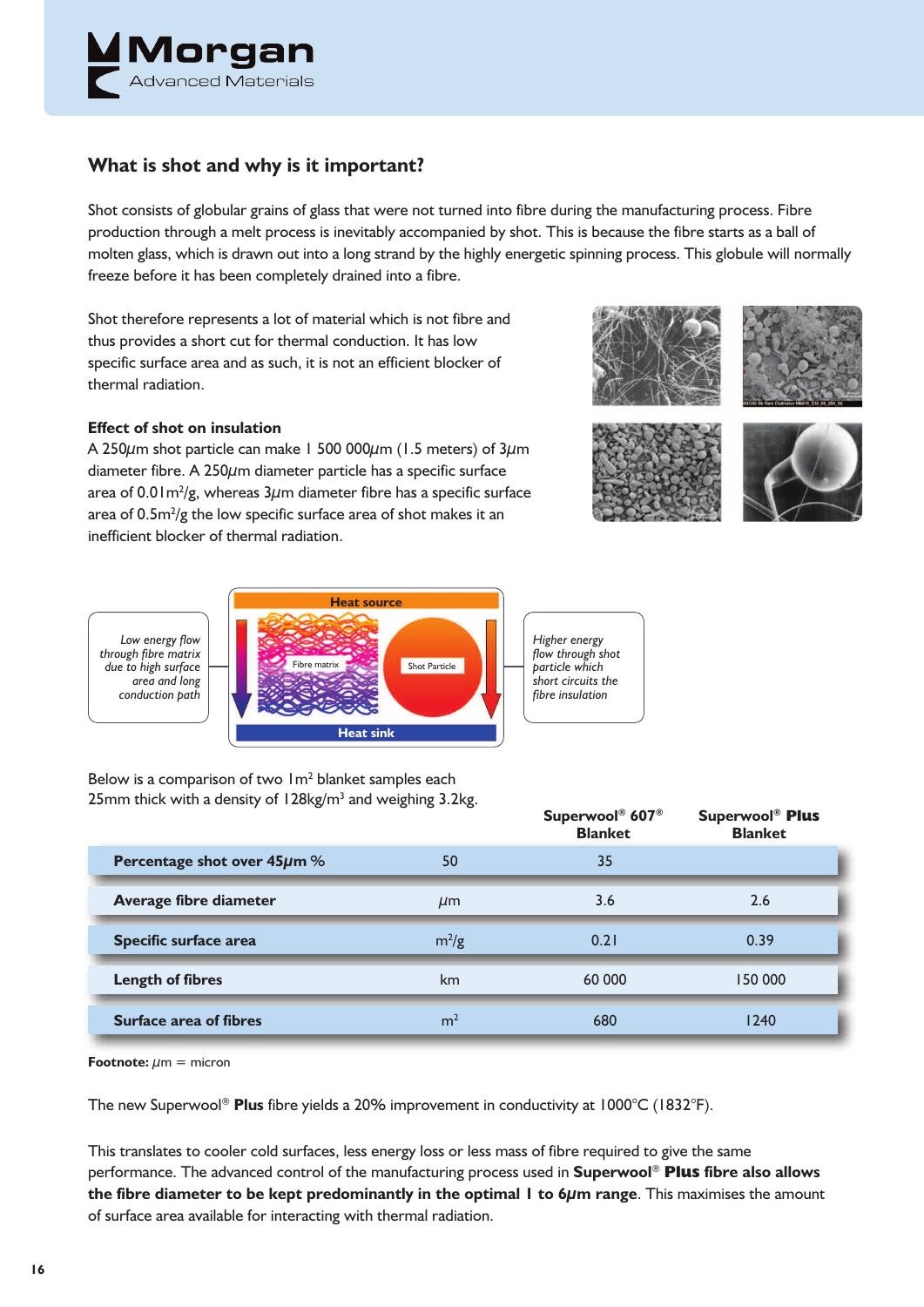### **High fibre index**

By careful control of the manufacturing process, molten glass for Superwool ® **Plus** insulation can be made to fiberise more completely, thus improving the ratio of shot to fibre and minimising the size of the pieces of shot. This **enhances the thermal conductivity of Superwool** ® **Plus fibre by 20%. Superwool** ® **Plus fibre gives you up to 30% more fibres.**

The implementation of the let Sieve allows us to measure the shot content at the production line quickly and regularly. This innovation allows us to use the shot content as a production control parameter.

Morgan Thermal Ceramics defines shot as any portion of the material which will not pass through a  $45\mu$ m aperture on a sieve. The 45µm sieve was selected as this was the smallest that could be reliably used for frequent process control measurements in production.

It should be noted that other manufacturers use less stringent size classifications for shot. In fact ENV 1094-7: 1994 and ISO 106356: 1999 quote shot as being over  $75\mu$ m and BS 1092-6: 1986 quotes shot as being over 106 $\mu$ m.

#### **Fibre index**

The fibre index is the proportion by weight of material which is turned into fibre during the production process and hence is effective in restricting thermal energy transfer and is just one measurement quoted in comparisons between different fibre insulation materials (Fibre index  $% = 100$  - shot content %).







 $\bigcap$  $\bigcirc$  $\bigcirc$  $\overline{\times}$  $\overline{\phantom{a}}$  $\bigcirc$  $\bigcap$  $\bigcirc$  $-\frac{C}{C}$  $\bigcirc$ 

*Comparison of shot measured at the recommended 45µm in various insulations.*